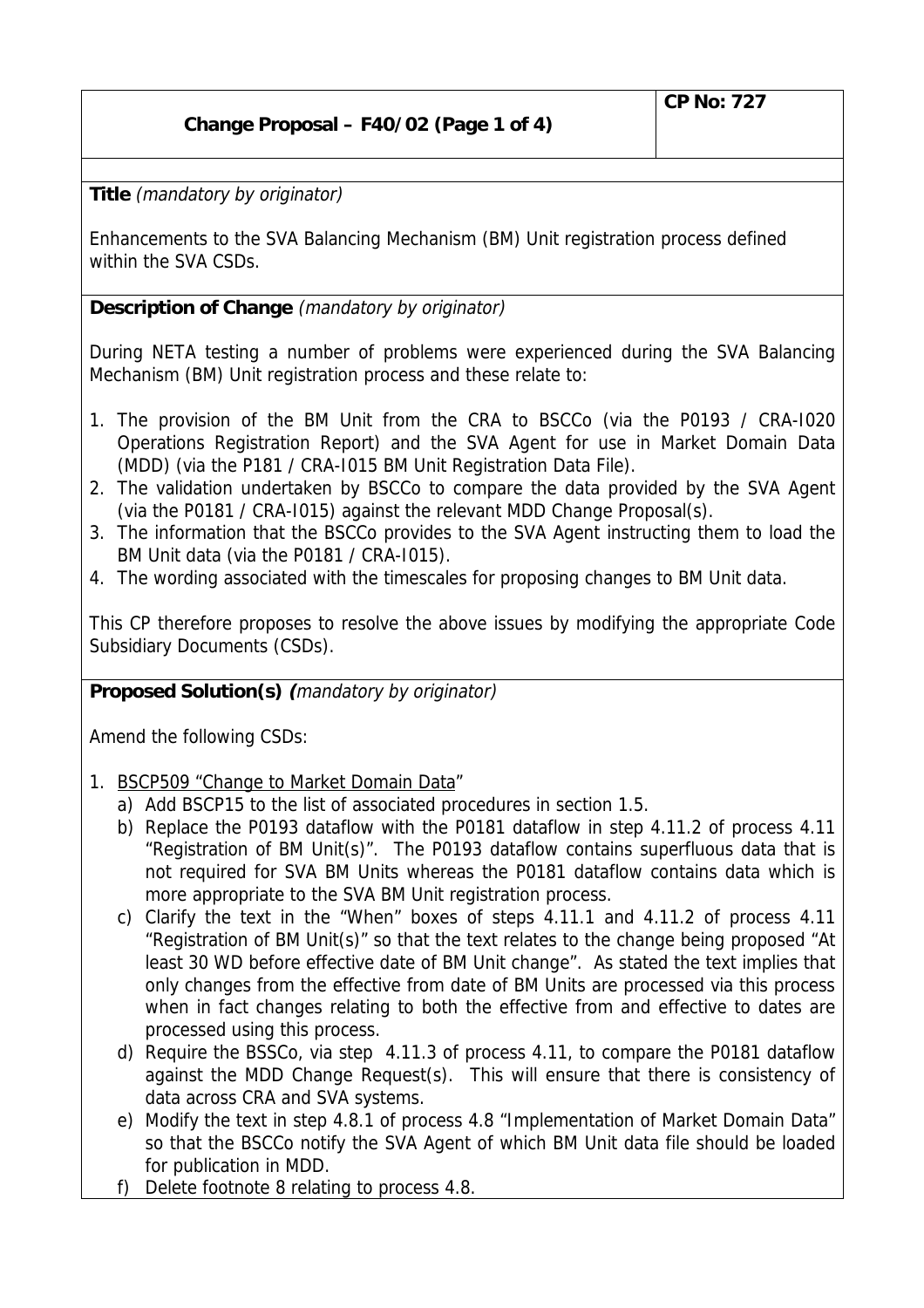- g) Clarify footnote 9 relating to process 4.8 so that the "from" in relation to the date is removed and that the change can relate to effective from and effective to dates.
- h) Include the three MDD forms (Form SSC1, Form SSC2 and the MDD Entity Forms) documents as an appendix to the BSCP and cross-reference this from Appendix 5.1. This will ensure that the user of the BSCP is aware that data has to be provided in a given format.

## 2. BSCP508 "Supplier Volume Allocation Agent"

- a) Add new steps to process 3.10 "Receipt of BM Unit(s)" so that the SVA Agent, upon request from the BSCCo, sends to BSCCo all the P0181 dataflows received from CRA since the last MDD publish. This will ensure the BSCCo can then compare this dataflow against the MDD Change Request(s).
- 3. SVAA SSL360 "Market Domain Data Management"
	- a) Modify clause 1.1.3 so that it is consistent with proposal 2 a.

**Justification for Change** (mandatory by originator)

Implementing these changes will ensure that the CSDs document a process which has been tested and works.

These changes have been raised to rectify inconsistencies found prior to NETA go-live (but not raised as NCRs).

## **Other Configurable Items Potentially Affected by Proposed Solution(s) (optional** by BSCCo)

There may be an impact on the following agents:

- 1. CRA: The CRA will be requested to provide to BSCCo the P0181 rather than the P0193 dataflow for process 4.11 of BSCP509. There is no proposal to remove the sending of the P0193 dataflow by the CRA from any other BSCP.
- 2. SVA Agent: There will be an impact on the SVA Agent in providing the P0181 dataflow to the BSCCo. This requirement will be met by the SVA Agent sending to BSCCo an e:mail containing all of the P0181 dataflows received since the last MDD publish.

An impact assessment is required to establish the costs of providing the revised service.

**Impact on Core Industry Documents** (optional by originator)

**Related Changes and/or Projects** (mandatory by BSCCo)